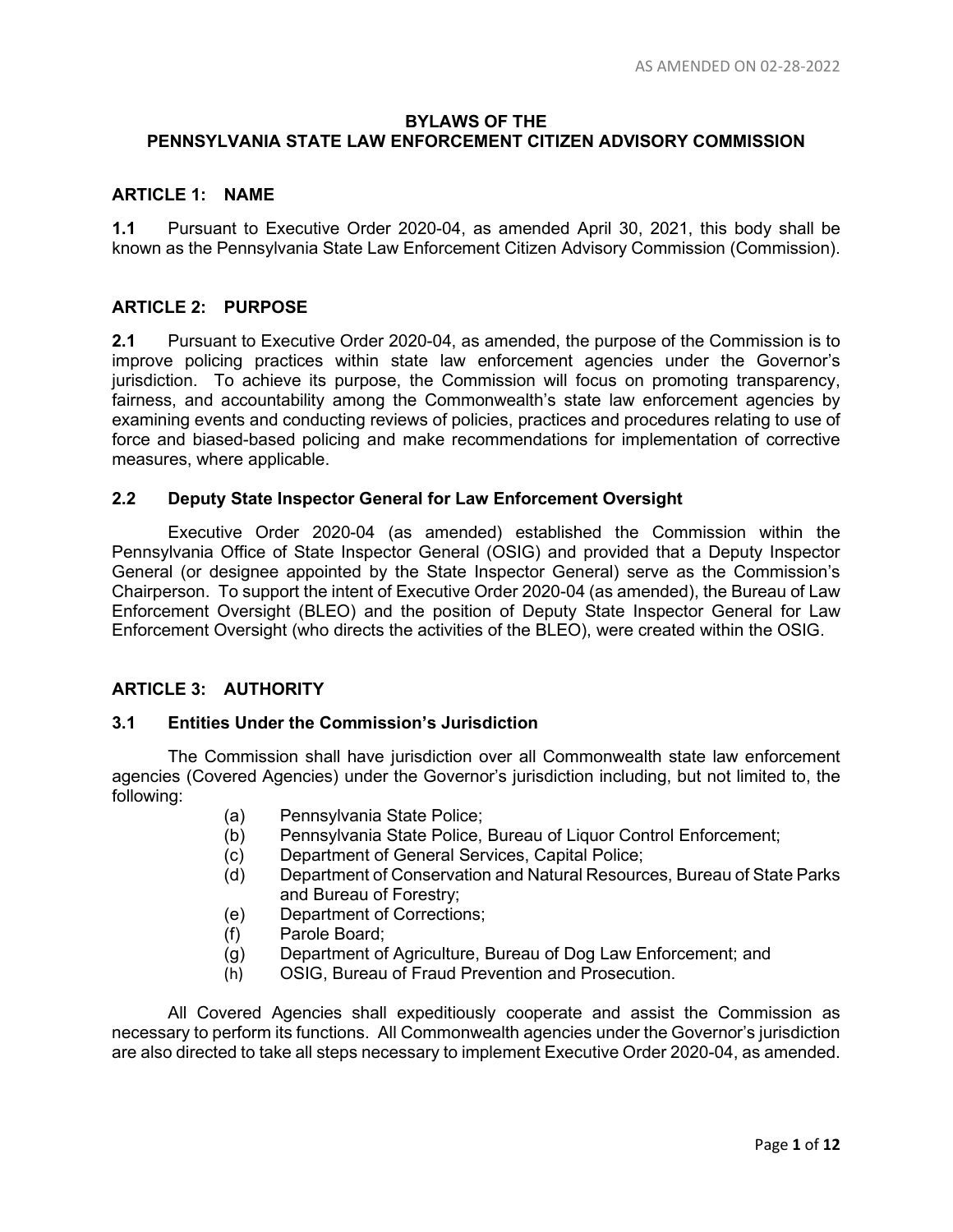### **3.2 Duties of the Commission**

The Commission is authorized to:

- (a) Perform reviews of completed internal investigative findings by Covered Agencies (as defined by Section 3(d) of Executive Order 2020-04, as amended) related to allegations and incidents concerning use of force and bias-based policing in the following categories:
	- (i) All internal investigations of police-involved shootings resulting in injury or death of civilians (as defined by Section 3(c) of Executive Order 2020-04, as amended) involving Covered Agencies' law enforcement personnel;
	- (ii) A representative, random sampling (as defined by Section 3(f) of Executive Order 2020-04, as amended) of internal investigations of lower level uses of force resulting in injury or death, including arrest and control techniques, baton strikes, and Conducted Energy Weapon deployments by Covered Agencies; and
	- (iii) All internal investigations related to allegations of racial or ethnic discrimination and other bias-based policing or external complaints of bias-based policing during interactions with Covered Agencies' law enforcement personnel.
- (b) Review the completed internal investigative findings of Covered Agencies as set forth above to:
	- (i) Determine if Covered Agencies internal investigations were prompt, fair, impartial, complete, and performed in a manner consistent with applicable policies;
	- (ii) Determine whether the completed internal investigative findings and any subsequent disciplinary action(s) taken by Covered Agencies were reasonable and/or appropriate under applicable law enforcement protocol, including, but not limited to the Covered Agency's just cause standard, rules and regulations, collective bargaining agreements, past disciplinary precedent and/or grievance and arbitration decisions; and
	- (iii) When appropriate, shall provide recommendations for corrective actions concerning any perceived policy or training deficiency for consideration by a Covered Agency.

# **ARTICLE 4: APPOINTMENT OF COMMISSION MEMBERS, DUTIES OF COMMISSION OFFICERS, TERMS OF SERVICE, COMPENSATION, ATTENDANCE, VACANCIES, REMOVAL AND RECUSAL**

### **4.1 Appointment of Commission Members**

The Commission shall be composed of voting and non-voting members.

### **(a) Voting Members**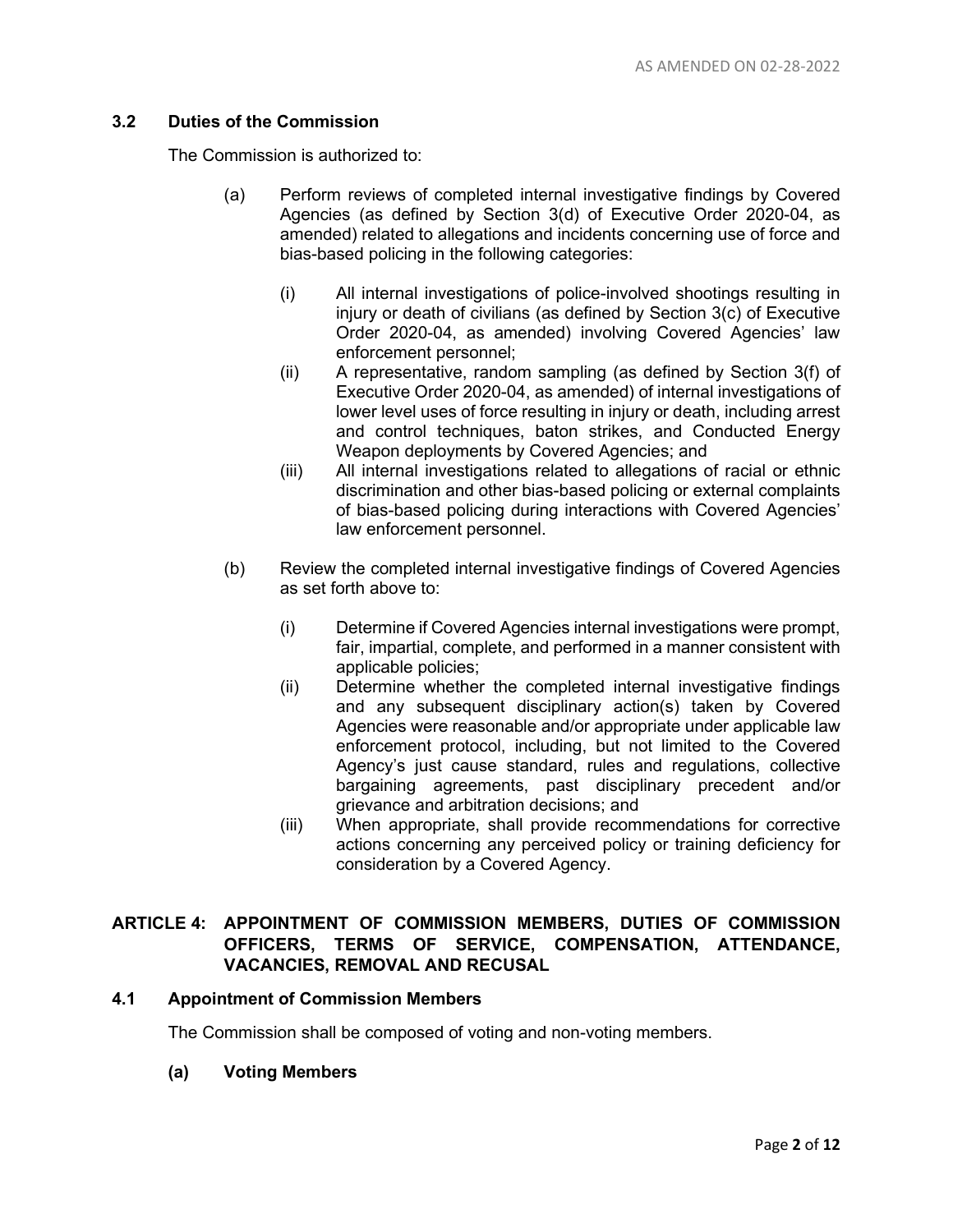The Governor shall appoint twenty-one (21) voting members of the Commission which shall be comprised of:

- (i) Fifteen (15) members representing each of the Pennsylvania State Police current Troop geographical areas, and specifically from areas of the Pennsylvania State Police's primary jurisdiction; and
- (ii) Six (6) members chosen at-large.

No voting member of the Commission may be a party to, or represent any party in, litigation involving any of the Covered Agencies.

### **(b) Non-Voting Members**

There shall be six (6) ex-officio or non-voting members of the Commission which shall be comprised of the:

- (i) General Counsel of the Commonwealth of Pennsylvania, or designee;
- (ii) Commissioner of the Pennsylvania State Police, or designee;
- (iii) Chief of Capitol Police, or designee;
- (iv) Secretary of the Department of Conservation and Natural Resources, or designee;
- (v) Chair of the Pennsylvania Commission on Crime and Delinquency, or designee; and
- (vi) Appointee from the Office of the Governor.

### **(c) Chairperson**

The Deputy Inspector General of BLEO or designee appointed by the State Inspector General will chair the Commission.

### **4.2 Duties of Commission Officers**

### **(a) Commission's Chairperson**

Responsibilities and duties of the Commission's Chairperson shall include:

- (1) Scheduling, attending, convening, and presiding over all Commission meetings;
- (2) Creating, distributing, and publicly posting meeting agendas for all Commission meetings;
- (3) Calling all Commission meetings to order, recording attendance of Commission members at each Commission meeting, and maintaining all Commission meeting attendance records;
- (4) Preparing, distributing, and publicly posting final drafts of meeting minutes for formal adoption and any other materials under consideration for review by the Commission at the next scheduled Commission meeting;
- (5) Establishing Commission Review Committees (as described by Article 8, Section 2) to conduct the completed internal investigative findings review functions of the Commission authorized by Executive Order 2020-04, as amended;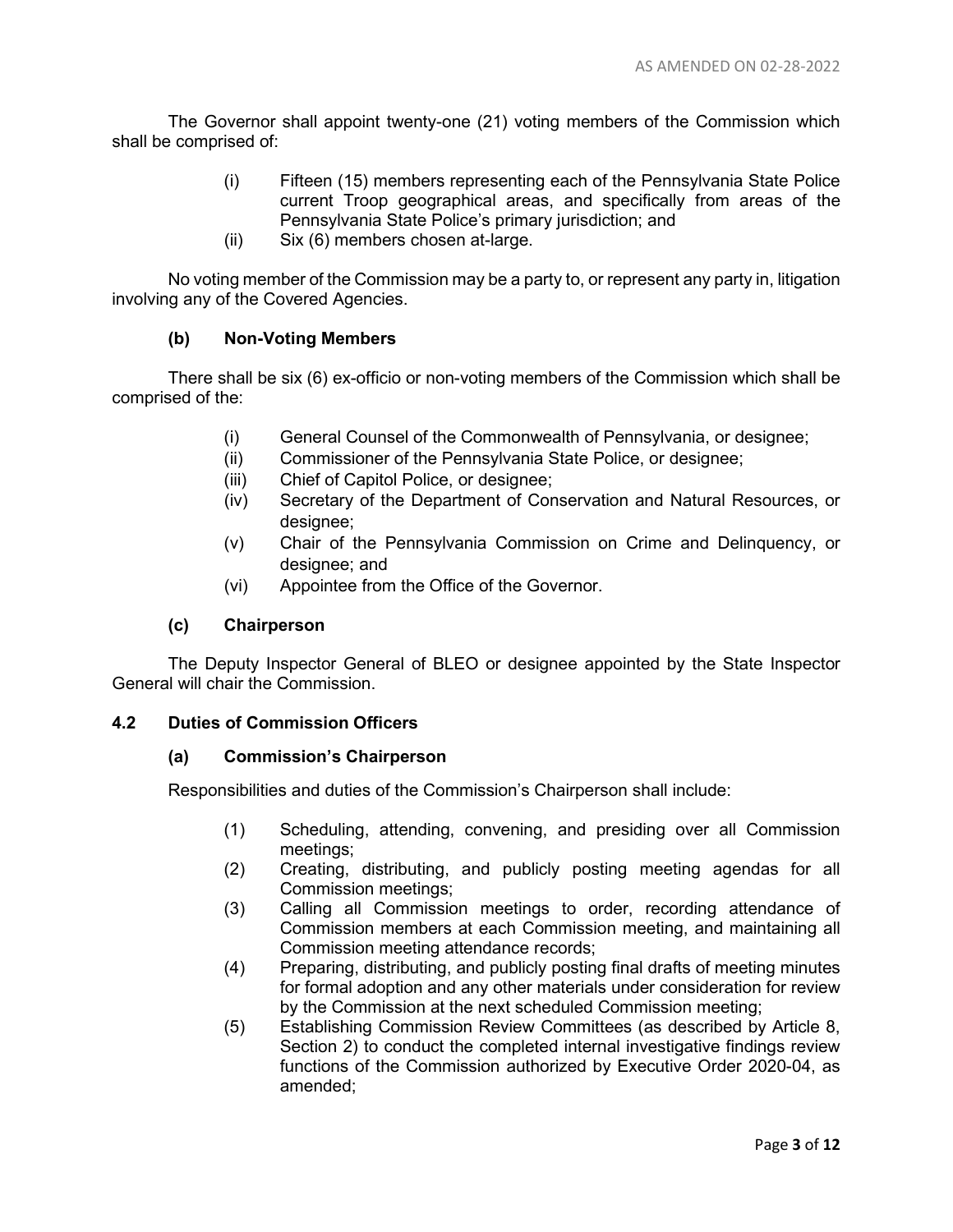- (6) Presenting matters for consideration and vote by the Commission and maintaining records of all votes of the Commission;
- (7) Preparing and submitting annual reports of the Commission's work to the Governor's Office;
- (8) Effectuating all other administrative tasks to support the purpose and mission of the Commission; and
- (9) Representing, and acting on behalf of, the Commission in external matters involving Commission business.

The Commission's Chairperson shall also name a Vice-Chair from among other Commission members to act in the Chairperson's stead in cases of the Chairperson's emergency, incapacity, or unavailability (for parliamentary purposes only) in calling and/or presiding over Commission regular, special, or rescheduled meetings.

**(c) [Reserved for Secretary (or similar position)]**

# **(d) [Reserved for Duties of Other Officers]**

### **4.3 Terms of Service**

Voting members shall serve the terms of their appointment and until a successor is appointed. Members may serve no more than two (2) terms. Initially, eleven (11) inaugural voting members shall be appointed for an initial term of two (2) years, and ten (10) inaugural voting members shall be appointed for an initial term of three (3) years, the initial terms to be served beginning from the effective date of Executive Order 2020-04, as amended. Thereafter, all terms shall be four (4) years.

### **4.4 Compensation**

No Commission member shall receive compensation for their services, except those members may be reimbursed for travel and related expenses in accordance with Commonwealth policy.

### **4.5 Attendance**

All Commission members are expected to attend (either in person or remotely by electronic or telephonic means) all Commission meetings and meetings of Commission Subcommittees and Review Committees (as described in Article 8, Section 2) to which the member is assigned. Members shall coordinate with the Commission's Chairperson prior to an absence to obtain excusal. Excessive or unexcused absences will be reported to the Governor.

### **4.6 Vacancies**

Should a vacancy occur among the Governor's appointees on the Commission, the Governor will appoint a successor to complete the term of the vacancy.

### **4.7 Removal**

A Commission member may be removed by the Governor, including for cause.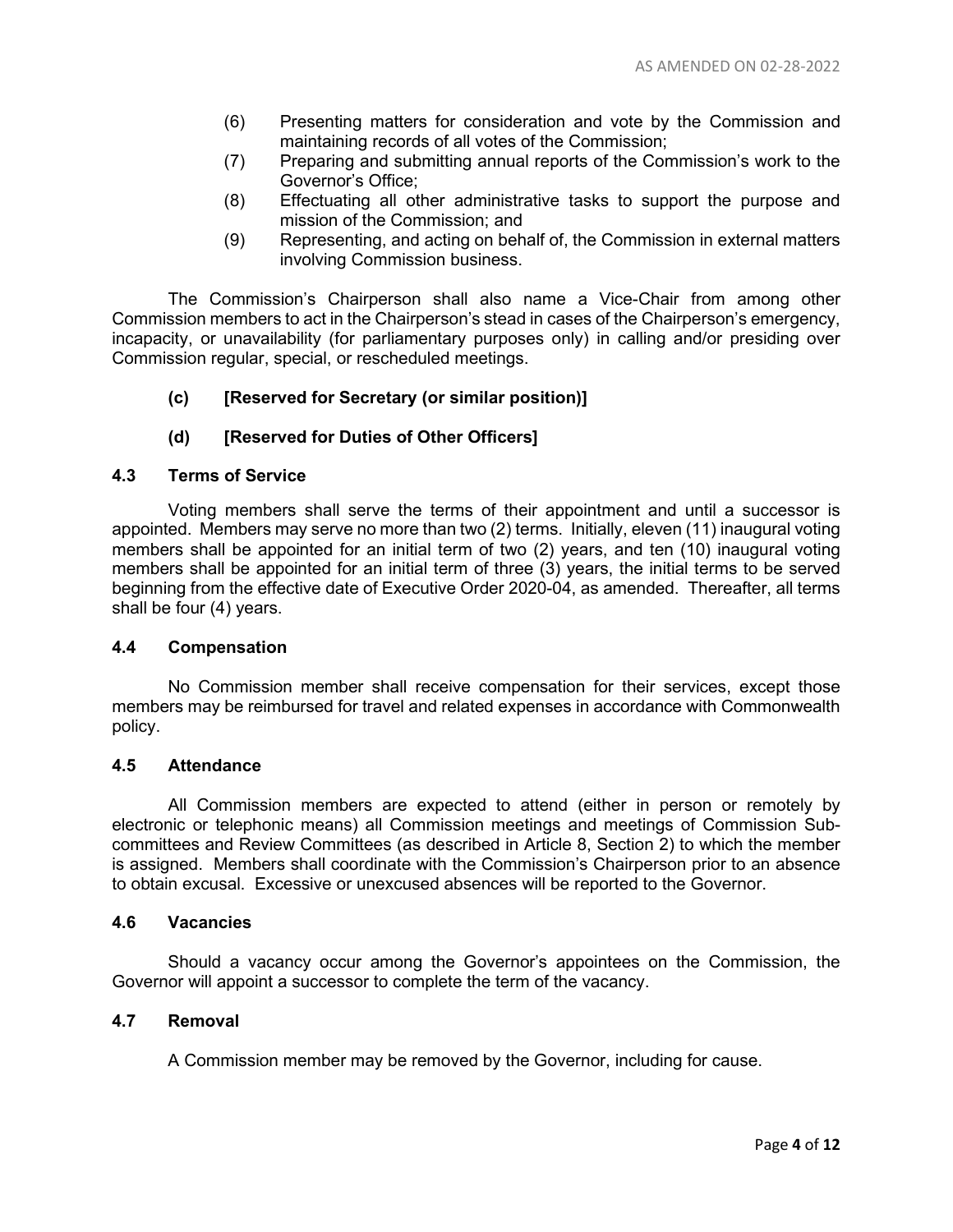### **4.8 Recusal**

All voting and non-voting members of the Commission shall immediately (and without hesitation) notify and report any actual or potential conflicts of interest to the Commission's Chairperson, request a conflict review, and disclose all material facts within the member's knowledge that bear on the circumstances at hand. To meet this notification and reporting requirement, the Commission's Chairperson shall develop and make readily available a Conflict of Interest Disclosure Form that shall be completed and submitted by Commission members for all matters reviewed by the Commission.

With the advice of, and after consultation with, the OSIG's Legal Office, all voting and nonvoting members must recuse themselves and abstain from any matter or review (and may not vote or otherwise participate in any Commission review or action) when: (1) an actual conflict of interest exists as determined by the OSIG's Legal Office; (2) there may be an appearance of impropriety or perceived conflict or other bias if the voting or non-voting member's participation continues; or (3) a voting or non-voting member is concerned with whether he or she can participate objectively and in an unbiased manner.

### **ARTICLE 5: CONFIDENTIALITY**

**5.1** Commission members shall maintain the strict confidentiality of all information and materials he or she receives and shall not disseminate (whether orally or in writing) any such information to any person or group outside of the Commission, a Commission Sub-committee, or Review Committee (as described in Article 8, Section 2 herein) or BLEO unless specifically authorized to do so by the Commission's Chairperson. Outside of statements required by Pennsylvania's Sunshine Act, the Commission meetings, and required reports, no member of the Commission shall make any individual public statements regarding any deliberations, discussions, debate, or review of any of the completed internal investigative findings or recommendations of the Commission, at no time shall any Commission member discuss, release, disclose or disseminate (whether orally or in writing) any confidential information obtained as a result of their Commission service and must protect the security of all information along with other Commission, Commission Sub-committee, or Commission Review Committee (as described in Article 8, Section 2 herein) and BLEO communications, records, reviews, and reports at all times. Any unauthorized release of information or other Commission, Commission Sub-committee, or Commission Review Committee (as described in Article 8, Section 2 herein) and BLEO communications, records, reviews, and reports shall constitute a violation of this article and may form the basis for removal or termination.

Executive session proceedings (which are closed to the public) and predecisional deliberations of the Commission and of its Sub-committees, or Review Committees (as described in Article 8, Section 2 herein) are also strictly confidential, and each member of the Commission shall maintain the strict confidentiality of any information he or she receives in connection with his or her service including, but not limited to, the commencement, status or details of any Commission review or the names of person(s), employee(s) or law enforcement personnel learned, during the exercise of their duties.

Commission voting members will complete and submit (with the assistance of the OSIG) all necessary documents and forms to be fingerprinted and undergo a criminal background check by the Pennsylvania State Police and limited background investigation by the OSIG for purposes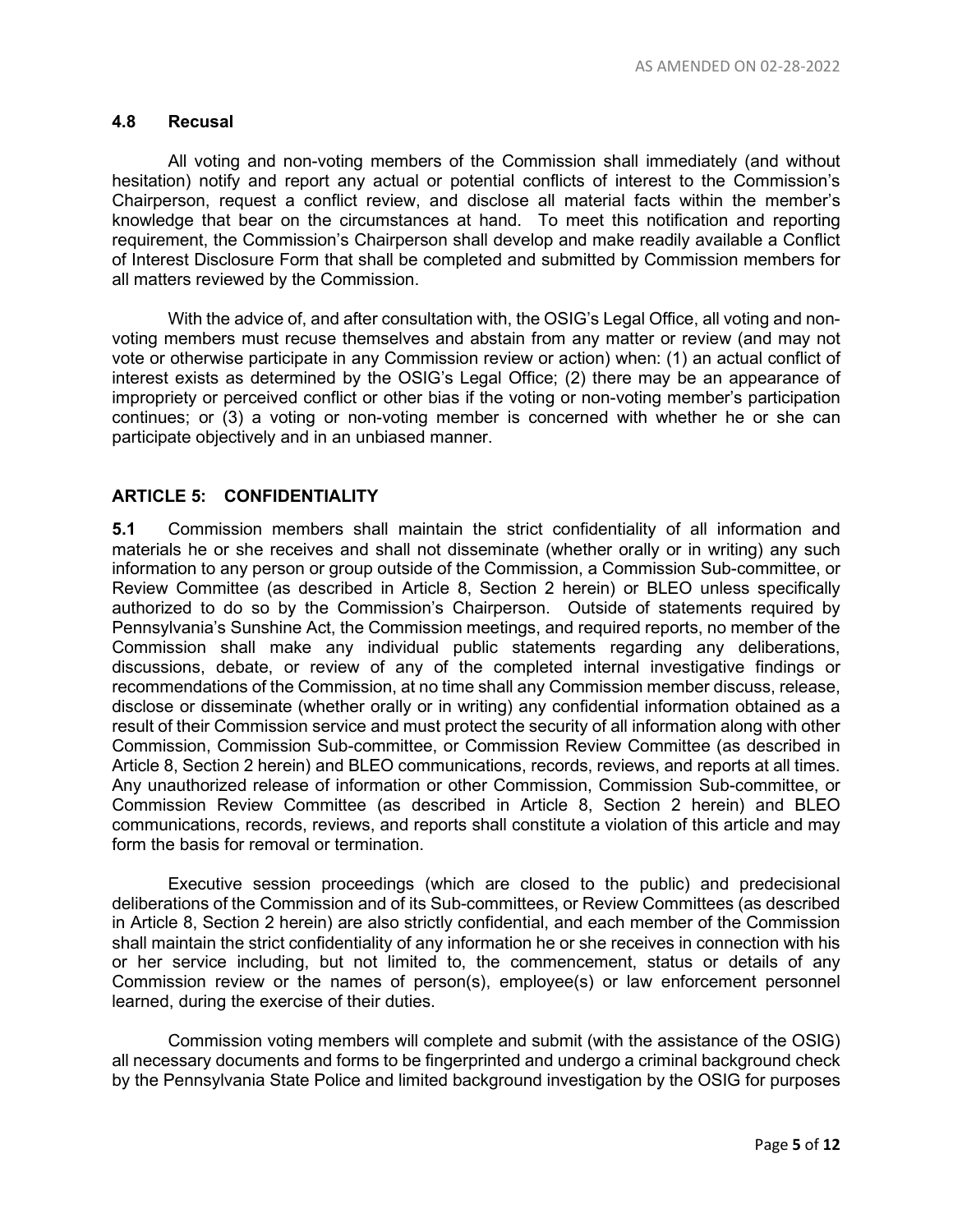of having access to Commonwealth systems and completed internal investigative findings documents being reviewed.

. All members of the Commission shall execute an appropriate Confidentiality and Non-Disclosure Agreement which shall be kept on file with the Commission's Chairperson.

### **ARTICLE 6: COMMISSION MEETINGS, PURPOSE AND RULES OF COMMISSION MEETINGS, QUORUM AND VOTING, MEETING RECORDING AND MEETING MINUTES**

### **6.1 Meetings of the Commission**

The Commission shall meet four times each year, unless otherwise determined by the Chairperson and fix a date, time, and place (if applicable) of all such meetings. A schedule of all regular meetings shall be determined in advance each year and made publicly available as soon as practicable. All such times, dates, and locations (if applicable) for all such regular meetings shall be posted on the Commission's public website. At least three (3) days or seventy-two (72) hours in advance of any such date, the Commission shall also advertise the details of such meetings, and post notice of such regular meetings outside of the meeting location (if applicable), both in accordance with 65 Pa.C.S. §§ 703 and 709(a).

The Commission's Chairperson, or a quorum of the voting members of the Commission (as defined in Article 6, Section 3 herein), may call special meetings of the Commission on an asneeded basis, and may adjourn or cancel regular or special meetings for cause. For all special or rescheduled regular meetings, the Commission shall provide at least twenty-four (24) hours advance notice. All dates, times, and locations (if applicable) of all special or rescheduled meetings shall also be advertised and posted on the Commission's public website and outside of the meeting location (if applicable), both in accordance with 65 Pa.C.S. §§ 703 and 709(a).

All regular, special, and rescheduled meetings shall be open to public participation and include a time for public comment in accordance with 65 Pa.C.S. §§ 704 and 710.1. The Commission shall provide the general citizenry with the ability to register to attend and participate and/or speak at all regular, special, and rescheduled meetings, provide adequate public accommodations in accordance with the law for physical meeting locations, and allow for remote or other virtual participation in all such meetings as much as practicable.

All advertisements of, and participation in, all such regular, special, and rescheduled meetings of the Commission shall be had in accordance with Pennsylvania's Sunshine Act [65 Pa.C.S. §§ 701, *et seq*.].

At least forty-eight (48) hours' notice of any special or rescheduled meeting or twenty-four (24) hours' notice of any cancellation of any regular, special, or rescheduled meeting shall be given by electronic means to all members of the Commission in accordance with 65 Pa.C.S. § 709.

Commission members shall make every effort to attend and participate in all Commission meetings and meetings of all Commission Sub-committees and Review Committees (as described in Article 8, Section 2 herein) to which he or she is assigned and may attend all regular, special, and rescheduled Commission meetings or Commission Sub-committee or Review Committee meetings (as described in Article 8, Section 2 herein) in person or remotely by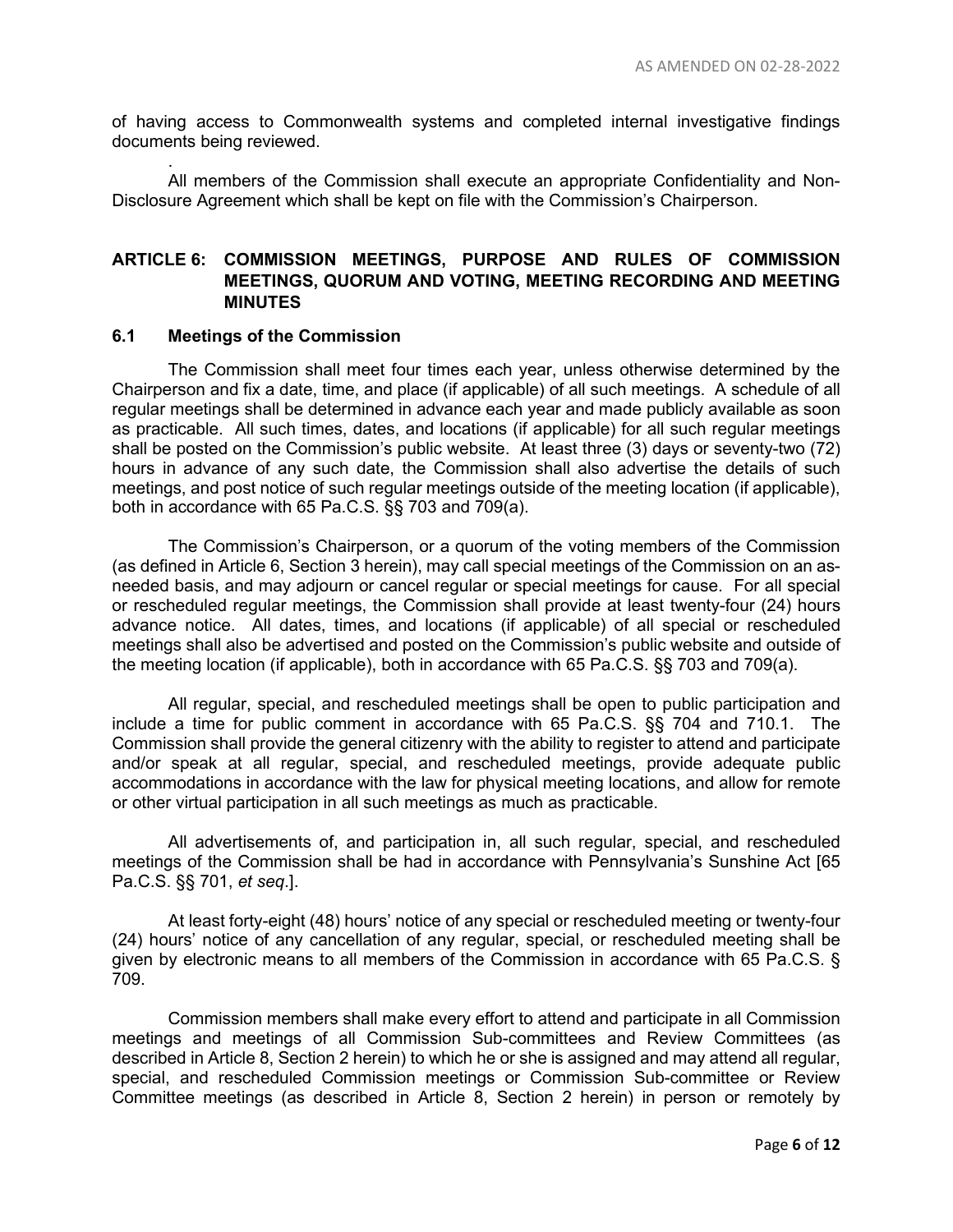electronic or telephonic means (provided that the member is able to hear, comment, and vote, if applicable). In-person and remote participation shall be considered attendance for purposes of constituting a quorum (as defined in Article 6, Section 3 herein) of the Commission.

Members shall review all materials provided at or in advance of all meetings of the Commission and Commission Sub-committees or Review Committees (as described in Article 8, Section 2). Each member shall familiarize themselves with the business of the Commission to facilitate active and effective participation in all Commission meetings and the predecisional deliberations of the Commission and of each Commission Sub-committee or Review Committee (as described in Article 8, Section 2 herein) on which he or she may serve. Materials shall be provided to all Commission members to allow for a reasonable period to review such materials in advance of any such meetings.

# **6.2 Purpose and Rules of Commission Meetings**

As much as practicable, the Commission shall provide advance notice of the purpose of all regular, special, and rescheduled meetings in accordance with 65 Pa.C.S. § 709(b). At a minimum, the agenda of all regular, special, and rescheduled meetings shall include the following:

- (a) Executive Session (closed to the public);
- (b) Call to Order and Roll Call;
- (c) Acceptance of Meeting Agenda;
- (d) Approval and adoption of previous meeting's minutes;
- (e) Approval of administrative and procedural matters;
- (f) Report of the Commission's Chairperson and/or reports of Commission Subcommittees or Review Committees (as described in Article 8, Section 2 herein);
- (g) Opportunity for public comment; and
- (h) Discussion and vote of recommendations for corrective action(s) (if applicable) stemming from a Commission review under consideration.

The rules of procedure for all regular, special, and rescheduled meetings shall be established by the Commission, or in the absence of specific Bylaws or Rules of Policy and Procedure as may be adopted from time to time by the Commission, the Commission shall follow the Robert's Rules of Order, and 65 Pa.C.S. § 710, when conducting all Commission meetings.

### **6.3 Quorum and Voting**

A quorum of the voting members of the Commission shall be present to conduct the business of the Commission. A quorum of the voting members of the Commission shall consist of a simple majority, or of eleven (11) voting members being in attendance. A Vote by Absentee Ballot (as described below) shall not be counted for purposes of determining whether a quorum exists.

Decisions of the Commission shall be made by a majority vote of voting members. Any recommendations ratified by a majority vote of the voting members of the Commission membership will be included in all Final Reports (as described in Article 8, Section 6).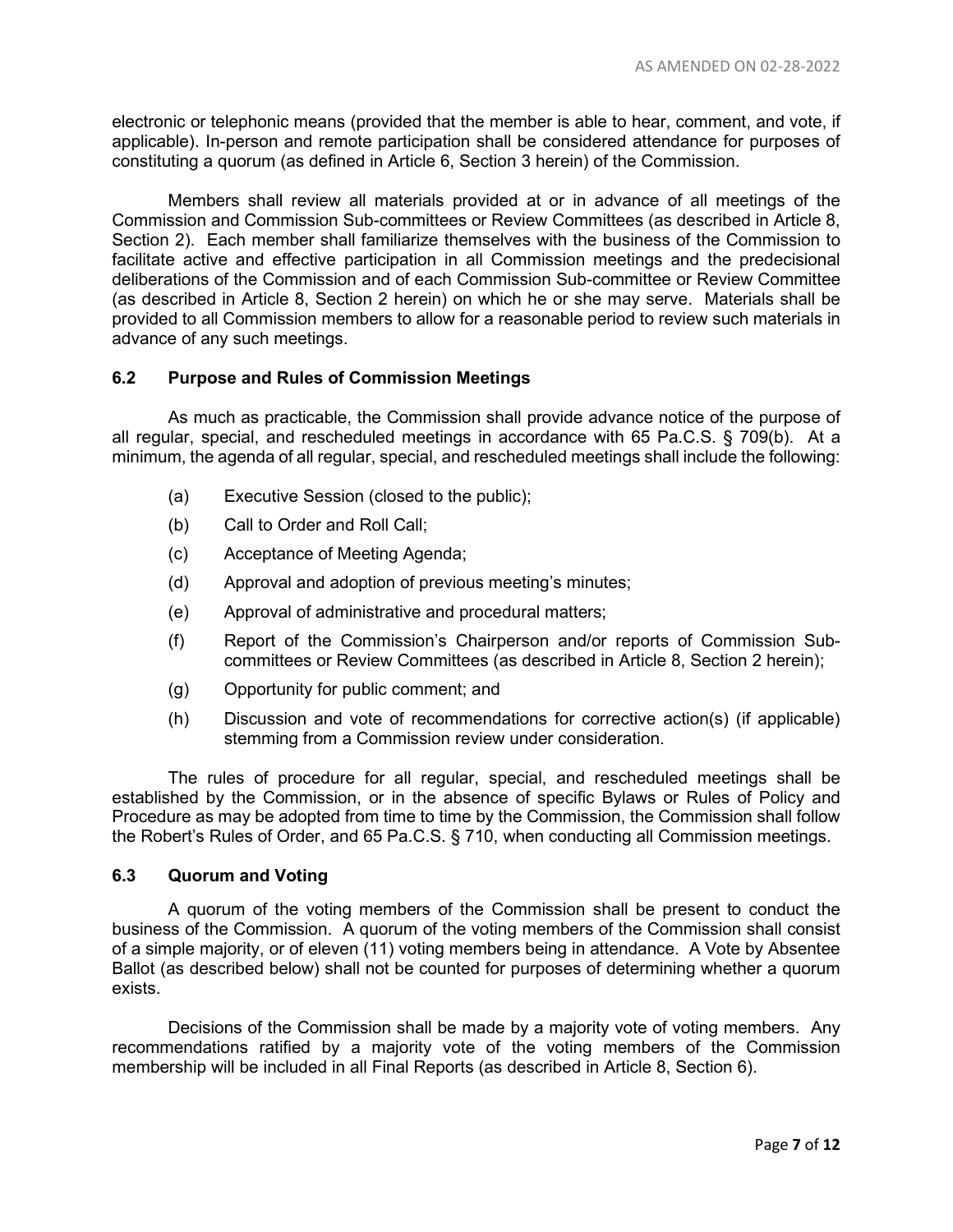Any procedural or administrative matters of the Commission may be decided by a majority vote of those voting members in attendance.

In cases of absence, voting members of the Commission may Vote by Absentee Ballot (on a form developed and approved by the Commission's Chairperson and as may be amended from time to time) that must be signed by the Commission member, and submitted to the Commission's Chairperson in advance of any such regular, special, or rescheduled Commission meeting for which the voting member is excused. The Vote by Absentee Ballot Form shall provide that a voting member attests to reading and understanding all materials and subjects under consideration, lists the resolutions and/or action items for vote, and includes a space to record the member's vote on any such items; however, the voting member's ability to Vote by Absentee Ballot shall not exceed two (2) times in any calendar year. When applicable, the Vote by Absentee Ballot Form will be read aloud by the Commission's Chairperson during the Vote Call at the applicable regular, special, or rescheduled Commission meeting, and the original signed Vote by Absentee Ballot Form shall be attached to meeting minutes, made a part thereof, and kept on file by the Commission. A Vote by Absentee Ballot Form shall not be counted for purposes of determining whether a quorum exists.

### **6.4 Meeting Recordings**

All Commission, Sub-committee, and Review Committee (as duly authorized and prescribed by Article 8, Section 2 herein) meetings will be recorded and links to these recordings will be posted on the Commission's public webpage.

### **6.5 Meeting Minutes**

Minutes of the Commission shall include, at least:

- (a) The date, time, and location (or other technology platform used) of each Commission meeting;
- (b) The meeting agenda;
- (c) The Commission members in attendance;
- (d) Identification of each Covered Agencies' completed internal investigative findings reviewed or discussed at a particular Commission meeting;
- (e) The recommendations (if any) of each Commission Review Committee (as described in Article 8, Section 2 herein) related to each of the reviews of the Covered Agency's completed internal investigative findings presented for Commission review;
- (f) The vote of each voting member of the Commission for each recommendation (if any); and
- (g) Tabulation and summary of all votes for each recommendation (if any) indicating whether the recommendation was approved or adopted.

The Commission will publicly post meeting minutes as they are approved by the Commission.

### **ARTICLE 7: TRAINING OF COMMISSION MEMBERS**

**7.1 Voting Members**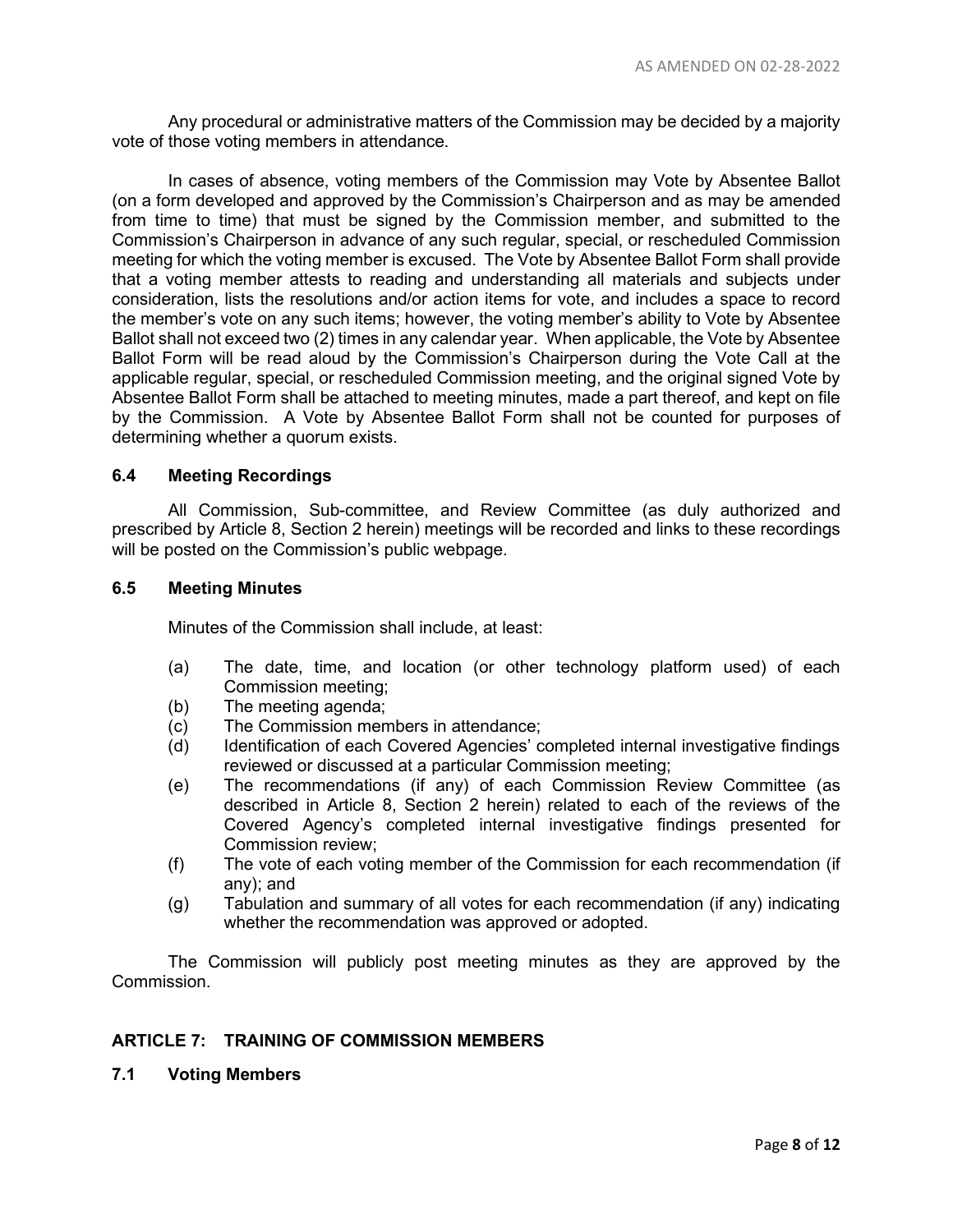Prior to performing any functions relating to their authority and responsibilities, voting members of the Commission must complete required training on certain topics including the following:

- (a) Use of Force;
- (b) Stop, Search, and Arrest;
- (c) Traffic Enforcement;
- (d) Bias-based Policing;
- (e) Internal Affairs Processes;
- (f) Constitutional Law;
- (g) Disciplinary Procedures and Grievance and Administrative Processes of each of the Covered Agencies;
- (h) Covered Agencies' Rules and Regulations for law enforcement officers;
- (i) Administrative Law (including Pennsylvania's Right-to-Know Law and Sunshine Act), the Governor's Code of Conduct, Executive Order 2015-01, and confidentiality; and
- (j) Any other topic that the Commission's Chairperson may deem appropriate from time to time.

### **7.2 Non-Voting or Ex-Officio Members**

Non-voting or ex-officio Commission members are not required to attend pre-requisite training but may elect to participate in any training offered to voting members under Section 7.1 above.

### **ARTICLE 8: REVIEW PROCESS**

The Commission's Chairperson shall develop and make available to the public such policy and procedural rules as the Commission may adopt, and by which the Commission shall operate. The review procedures of the Commission will contain (at a minimum) the following:

### **8.1 Role of BLEO**

BLEO will create and monitor a hotline to receive complaints alleging any misconduct by a law enforcement employee of a Covered Agency and refer all complaints received to the appropriate Covered Agency for proper handling under their respective internal investigative affairs processes.

The Deputy State Inspector General of BLEO will also submit a request to each Covered Agency every quarter which seeks a detailed listing of all completed internal investigations under the jurisdiction of the Commission. BLEO will maintain this information securely in Commonwealth systems and provide access to Commission members assigned to each of the applicable Commission Review Committees (as described in Article 8, Section 2).

### **8.2 Commission Sub-committees and Review Committees**

Pursuant to Section 10(a) of Executive Order 2020-04, as amended, and upon a majority vote of voting members, the Commission may, from time to time, establish Sub-committees to research and propose for adoption such rules, procedures and guidelines deemed necessary to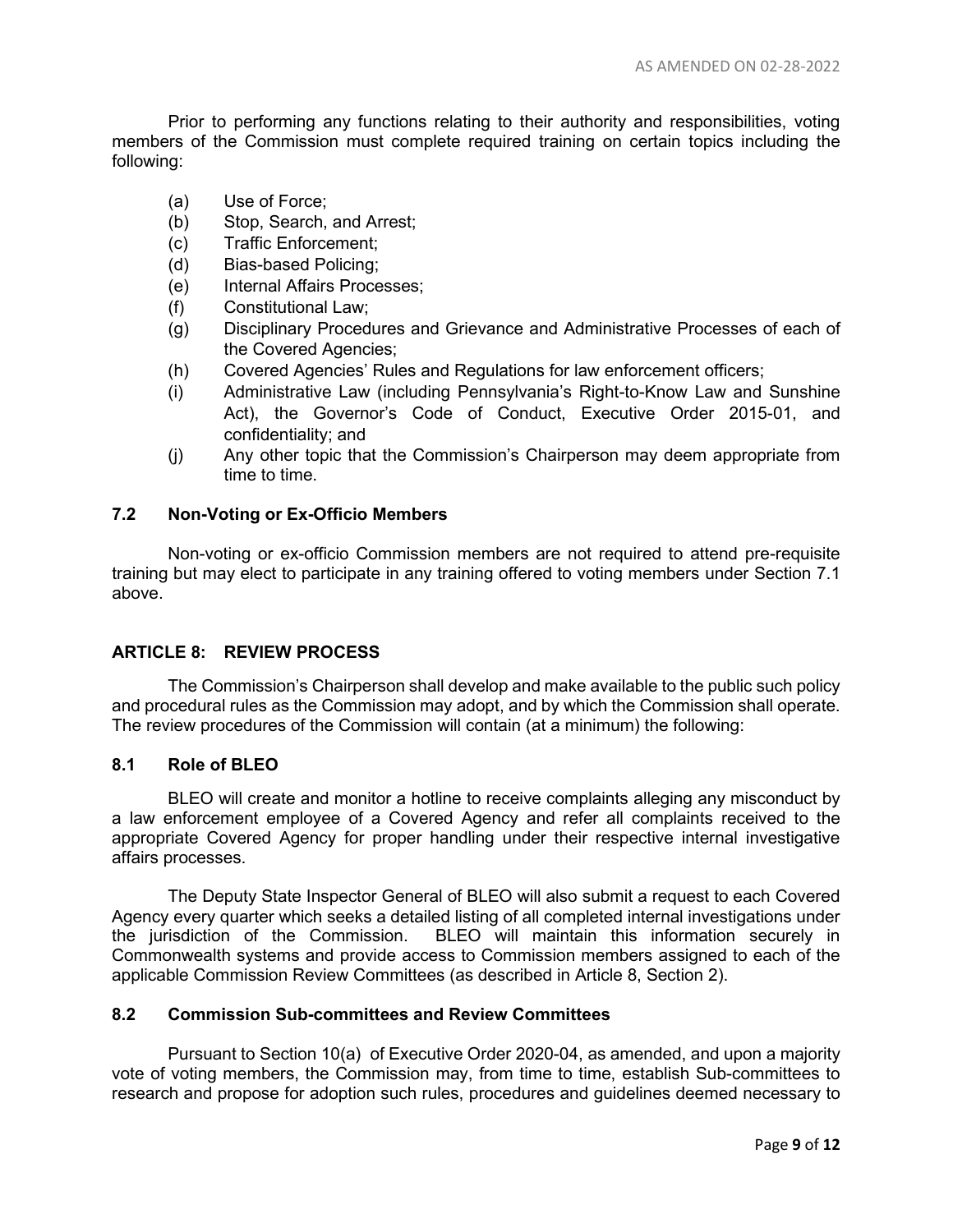effectively implement the Commission's authority and responsibilities thereunder, including those matters related to parliamentary procedures, public engagement and presence, and official participation of Commission members in community and other events. Sub-committees shall be chaired by a voting member and may only consist of voting and non-voting members of the Commission.

As duly adopted by the Commission's Rules Sub-committee, and ratified by the Commission, no voting member shall offer or submit any public statement or comment (either onor off-the-record) to members of the media concerning any Commission matters under consideration including, but not limited to, proposed action(s), preliminary findings or conclusions and related recommendation(s) not yet voted on, adopted, and ratified by the full Commission without the express written consent of the Commission's Chairperson.

As duly adopted by the Commission's Rules Sub-committee, and ratified by the Commission, all voting members shall submit, for preapproval to the Commission's Chairperson, all requests for participation (in their official capacity as Commission members) in any event.

Pursuant to Section 9(b) of Executive Order 2020-04, as amended, the Commission's Chairperson will establish Commission Review Committees (which shall include a minimum of one (1) voting member and one (1) non-voting member (not associated with the subject matter or Covered Agency)) to oversee all completed internal investigative findings reviews and name Chairs and Vice-Chairs (from among voting members) to oversee each such Review Committee. With the approval of the Commission's Chairperson, Commission Review Committees will select (upon a majority vote of voting members assigned thereto) at least one, but no more than two new completed internal investigative findings for review by the applicable Review Committee per quarterly review cycle.

Once a review is initiated by a Review Committee of the Commission, the Commission's Chairperson shall, within three (3) business days, advise (whether in person or by written or oral communication) designees of the applicable Covered Agency that the Commission has selected a completed internal investigative findings matter for review. Following this notification and as within 30 business days of the notification, unless extended for good cause, the Covered Agency shall provide the Commission's Review Committee with a comprehensive written summary and schedule an oral presentation of its completed internal investigative findings. The summary shall include a detailed description of all investigative activities, facts as determined by investigators and relevant dates of all actions, including all criminal and/or administrative adjudications (excluding, and as those terms are defined in Executive Order 2020-04, as amended, all Personal Identifiable Information (PII), information protected by the Criminal History Record Information Act (CHRIA) or information obtained or derived from a Criminal Justice Information Services (CJIS) system or other information restricted by State or Federal law). Prior to the date of the scheduled oral presentation meeting, the Commission's Chairperson shall request from the Covered Agency, at least three (3) days in advance, copies of all presentation materials for distribution to applicable Review Committee members.

A Commission's Review Committee may request additional information and supporting documents when necessary, to complete its review and any request for additional information and supporting documents shall be limited to such information directly related to the completed internal investigative findings under review (excluding all PII, CHRIA, and CJIS information or other information restricted by State or Federal law).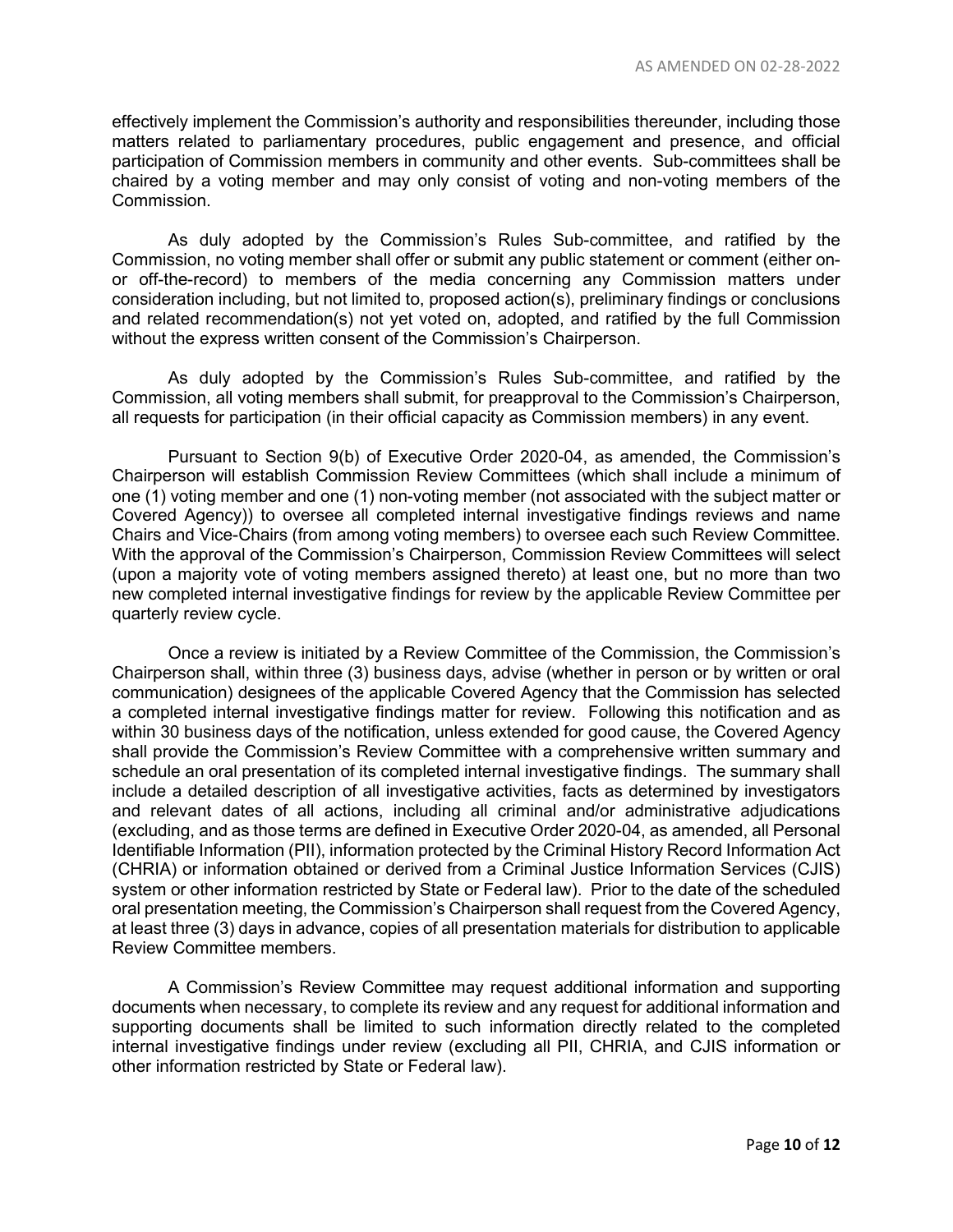At the conclusion of a Commission's Review Committee findings review, the Review Committee will prepare a Preliminary Investigative Review Report (Preliminary Report) that will include Findings and Conclusions of the Review, any Additional Factors for Consideration and Recommendations for Corrective Actions, if applicable.

The Preliminary Report will be distributed to all members of the Commission and the Agency Head and Chief Counsel of the Covered Agency under review.

# **8.3 Covered Agency's Opportunity to Respond to Preliminary Report**

A Covered Agency may request a meeting with a Review Committee of the Commission to discuss the preliminary findings and recommendations contained in the Preliminary Report within five (5) business days upon its issuance. Additionally, within five (5) business days upon issuance of the Preliminary Report, other voting and ex-officio Commission members may provide additional recommendations for consideration by the Review Committee and, upon approval of the Commission's Chairperson and a majority vote of voting members assigned thereto, for inclusion in the Preliminary Report.

### **8.4 Presentation of Preliminary Report to Commission**

The Commission's Chairperson and/or the Review Committee's Chairperson will present the Preliminary Report including, recommendations for corrective actions, if any, to the Commission for a vote during the next regular, special, or rescheduled Commission meeting. Any recommendations ratified by a majority vote of the voting members of the Commission membership in attendance (provided a quorum exists) will be included in a Final Report.

### **8.5 Implementation of Recommendations**

Covered Agencies will review recommendations, if applicable, contained in Final Reports and provide the Commission with a written response including what, if any, recommendations it may implement. If a recommendation cannot or will not be implemented, the Covered Agency shall provide an explanation as required by Section 3(b)(4) of Executive Order 2020-04, as amended.

### **8.6 Issuance and Publication of Final Reports**

Once adopted and ratified by the Commission, copies of all Final Reports (including written responses of Covered Agencies) will be posted publicly on the Commission's webpage.

# **ARTICLE 9: ANNUAL REPORT**

**9.1** In the interests of transparency and accountability, and in conformity with Executive Order 2020-04, as amended, the Commission shall issue an annual, public report that includes, but is not limited to, summary information and statistical data regarding the number of completed internal investigative findings reported and it reviewed, descriptions of recommendations for corrective actions ratified by the Commission (if applicable), and/or policy changes made, or other actions taken by, Covered Agencies.